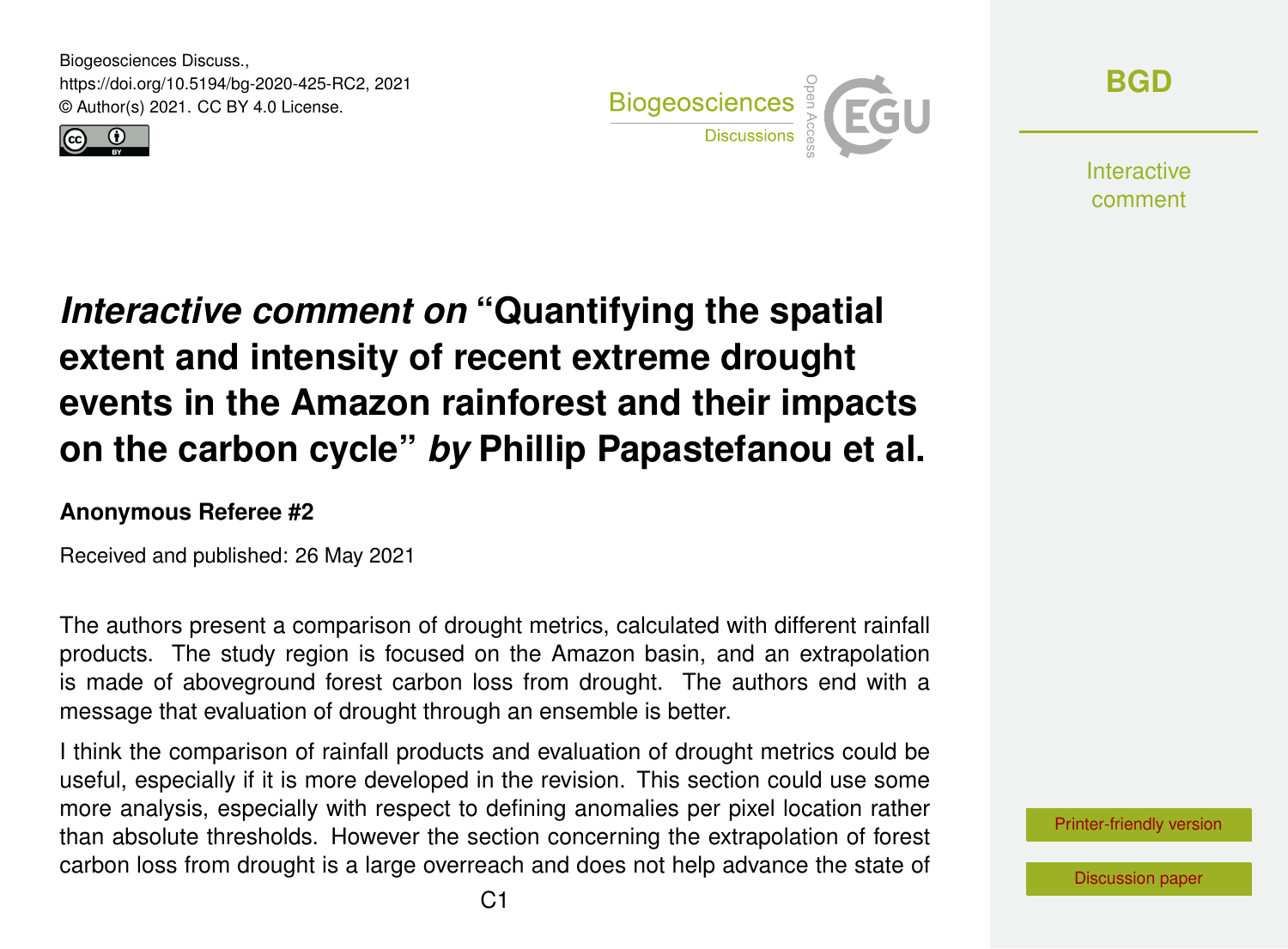the science. Please see the following general comments, and line comments.

General comments: Carbon loss from drought - I will start with my strongest objection to this study, which is the extrapolation of forest carbon loss from drought. Accurate estimation of tropical forest carbon loss from drought is a highly sought after goal for tropical ecosystem ecology, but the methods this study uses are not robust or defensible in the present day. The standing biomass and forest sensitivity to drought differs dramatically across Amazonia. This point is even acknowledged (Line 435) in the manuscript. This study does not present any new field data to evaluate this very simplistic empirical relationship (from Lewis 2011), and therefore this study does not have the substance to make these claims. Even Lewis (2011) states this is a first approximation approach and does not include any goodness of fit statistics, the number of plots used to derive this estimate, or even specific information about which RAINFOR plots were included. Lewis extrapolated the relationship beyond the MCWD observed within the RAINFOR plot network from the 2005 drought through the 2010 drought to produce a quick estimate of carbon loss. In this study, the simplistic linear relationship is extrapolated even further beyond the original Lewis 2011 extrapolation. Even if this original relationship was remotely accurate for the 2005 drought, there is no evidence that it was accurate for subsequent droughts in 2010 (or 2015/16). It is difficult to make these forest carbon loss estimates regarding the 2015/16 drought without new field observations and validation, therefore I do not agree that the AGB loss estimates presented here are justifiable and object to their inclusion.

Next, it is worth noting that a large-scale squall line also crossed the Amazon basin during the period of measurements presented in the original Phillips 2009 Science paper. This was estimated to have killed hundreds of millions of trees (Negrón-Juárez et al., 2010 Geophysical Research Letters), so even the empirical AGB∼MCWD loss relationship presented in Lewis 2011 has a heavy bias from wind mortality. I strongly urge the authors to drop this aspect of the manuscript. Estimating Amazonian forest carbon loss from drought has long been a difficult endeavour, and many groups have

#### **[BGD](https://bg.copernicus.org/preprints/)**

Interactive comment

[Printer-friendly version](https://bg.copernicus.org/preprints/bg-2020-425/bg-2020-425-RC2-print.pdf)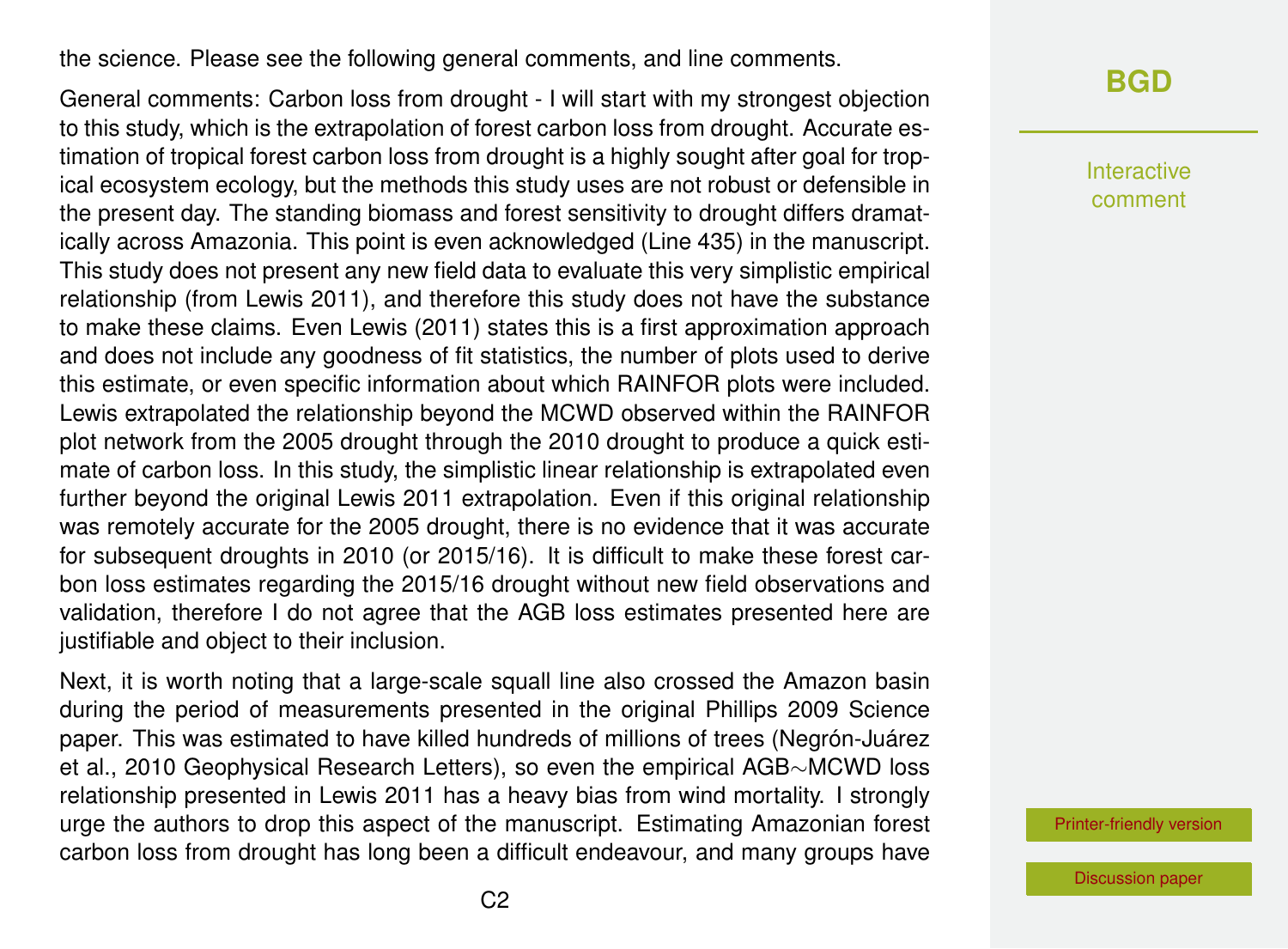been physically collecting field observations to quantify this. I worry this aspect of the study adds more noise than value to the current state of the science.

Defining drought - I think the evaluation of different precipitation datasets concerning the drought is mostly fine and could be useful. However the way drought is defined here is a bit simplistic, especially regarding the MCWD anomaly. The mean annual precip spans from 3500 mm + in the northwest Amazon to less than 1700 mm in the southeastern peripheries. I think it is difficult to justify a definition of drought based on absolute thresholds for the MCWD anomaly. The northwest Amazon rarely experiences a dry season, whereas the southeast Amazon does not receive rainfall for more than half the year. Forests are adapted to some level of water stress, which is why simple absolute thresholds are unlikely to characterize vegetation water stress. Assessing drought anomalies based on the number of standard deviations (calculated per pixellocation) is one commonly used way to assess drought with respect to the baseline climate and interannual variability of precipitation.

Absolute thresholds (e.g. MCWD >25) vs. relative anomalies (e.g. MCWD > 2 standard deviations). The older papers using MCWD (e.g. Aragão et al., 2007) used a fixed value because there was not enough information at the time of actual ET. Now it is well understood that actual ET can vary substantially across the Amazon and has seasonality in most regions. It no longer makes sense to use a fixed value of ET for both the everwet northwest Amazon and the seasonally dry southwest Amazon. I suggest the authors could use newer spatially resolved ET estimates such as from GLEAM, MODIS MOD16, Fluxcom, etc.

The comparison of precipitation products and drought metrics could be a useful contribution, however this is currently muddled by putting all the estimates together in an ensemble. I suggest the authors focus on presenting a more organized comparison of (1) precipitation products, and (2) drought metrics. What is the justification for using an ensemble of precipitation datasets? Why is this better than using the best evaluated precipitation dataset? Consider the timing of the development of these products. Some

### **[BGD](https://bg.copernicus.org/preprints/)**

Interactive comment

[Printer-friendly version](https://bg.copernicus.org/preprints/bg-2020-425/bg-2020-425-RC2-print.pdf)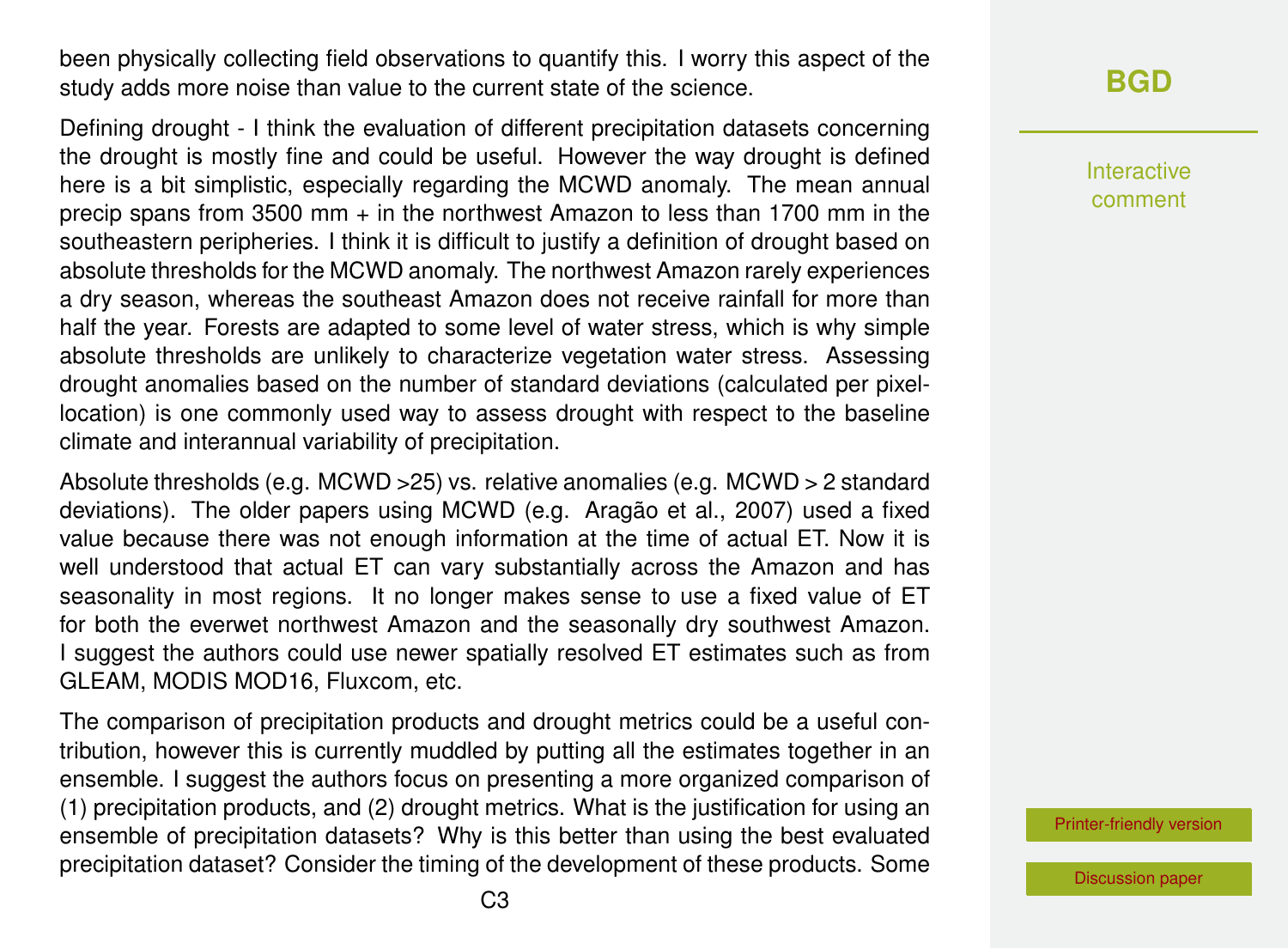of them have been operational for over 20 years. Statistical methods, data assimilation and climate reanalysis models have improved dramatically since then. I think it is difficult to argue that an ensemble method is better, especially when including where a coarse resolution earlier generation product (e.g. GPCC) has as much vote as the latest generation of products (e.g. ERA5, GPM IMERG6).

Other comments - There are a number of typos in both the main text and figures. Some of these are highlighted in the line comments.

There are far too many acronyms in this manuscript. For example, is CHR really a useful shortening of the CHIRPS? Each new acronym makes the manuscript more difficult to read. I suggest limiting the usage of acronyms to the absolute minimum. Wherever possible, use established acronyms such as TRMM. Making up new acronyms of acronyms (TR6, TR7) is confusing and will not help readers comprehend the manuscript. A manuscript of this length does not need additional acronyms to make it shorter.

Section comments: L30: This should be MCWD > 25 mm, no? Also the climatological mean MCWD across Amazonia is quite large. I don't think it makes sense to use a single value to define drought (∼25 mm). MCWD >= 25 mm in the southeast Amazon does not indicate drought.

L 170: The wet season starts at different times of the year across the Amazon. How is the choice of starting the hydrological year determined?

L 173: I am not sure Delta MCWD is a good abbreviation for the anomaly of MCWD. This can easily be taken as just the change in MCWD between two time periods, but that's not exactly what the anomaly is during a drought. Perhaps it's better to spell it out as the " MCWD anomaly".

L 176: Removing the drought years causes bias. There are three droughts in the span of 15 years, so these are not rare events. Just because Lewis 2011 used a method,

### **[BGD](https://bg.copernicus.org/preprints/)**

Interactive comment

[Printer-friendly version](https://bg.copernicus.org/preprints/bg-2020-425/bg-2020-425-RC2-print.pdf)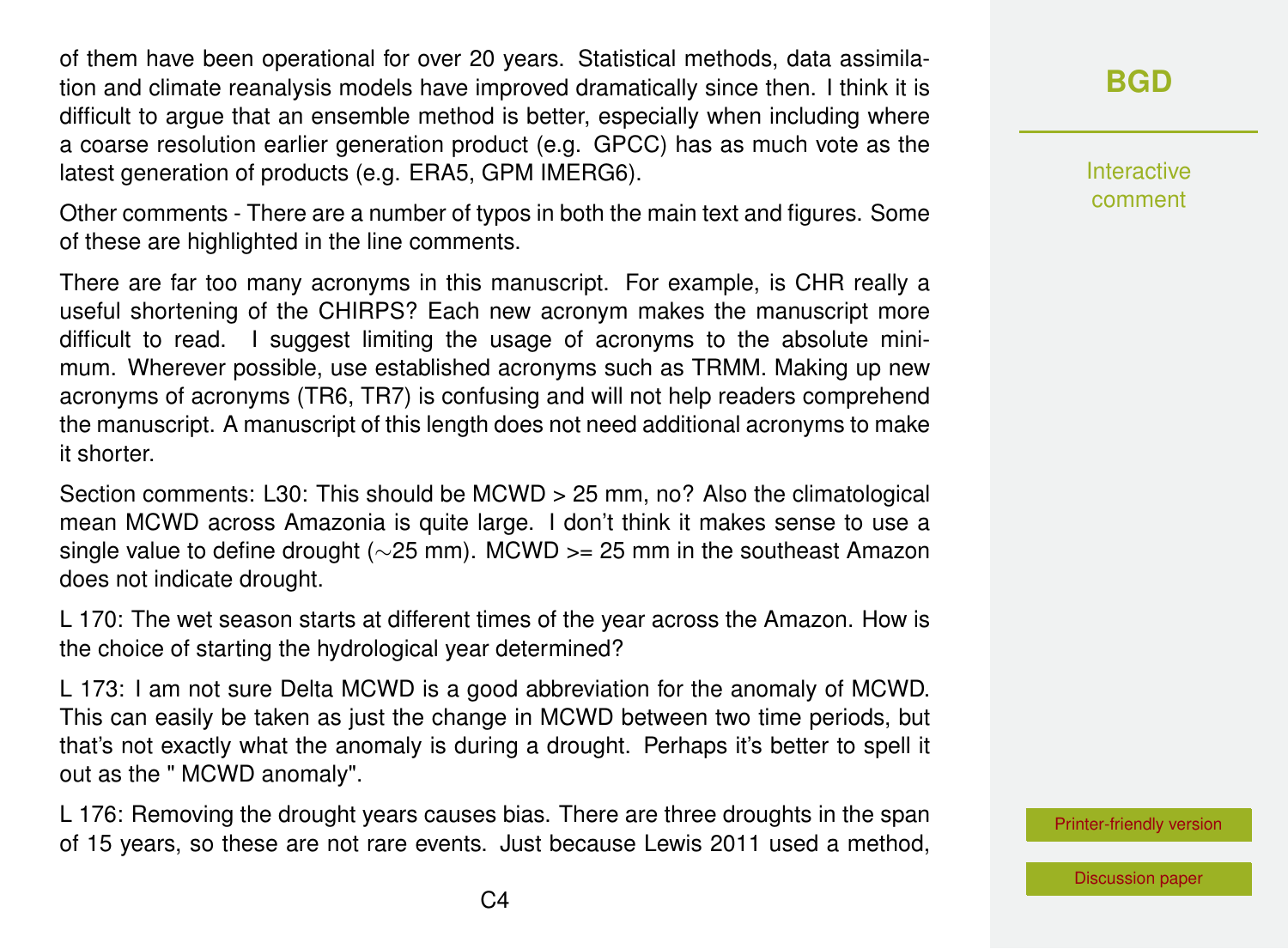does not mean it is defensible in the present day.

L 185: Climatologies are typically calculated from 30 year periods. Most of the data products have at least 20 years of duration, if not closer to 40. The selection of years to remove is subjective and removing the years with anomalously low rainfall will bias the standard deviation to be artificially small.

L208: Be consistent in treating MCWD as either a positive or negative quantity.

L215<sup>+</sup>: I reject the underlying basis for the empirical carbon loss estimate from Lewis (2011).

L229: MCWD is misspelled

L295: It is difficult for rainfall products to correctly estimate rainfall near the foothills of the Andes. Also some areas have very little ground information for each product's bias correction algorithm. It might be worth getting into this to describe more deeply why the products disagree, and where.

L333: I would note that many studies no longer use the fixed estimate of 100 mm. I believe some have used Stephenson (1998 Journal of Biogeography) as a reference for the development of the MCWD metric.

L357: Using a better estimate of "actual ET" might reflect the impact of VPD. I would say this is a limitation of using a fixed 100mm value for ET in the MCWD calculation.

L426: Indeed, this is another reason to drop the extrapolated carbon loss estimates.

L453: I don't think the case for assessing drought with an ensemble is made clear. Why is it not better to just use the product that has the lowest RMSE in the region of interest?

L458: The code in the repo looks to be incomplete. Ideally the complete code for analysis and figures should be hosted prior to the review process. An incomplete repository hinders the review process.

**[BGD](https://bg.copernicus.org/preprints/)**

Interactive comment

[Printer-friendly version](https://bg.copernicus.org/preprints/bg-2020-425/bg-2020-425-RC2-print.pdf)